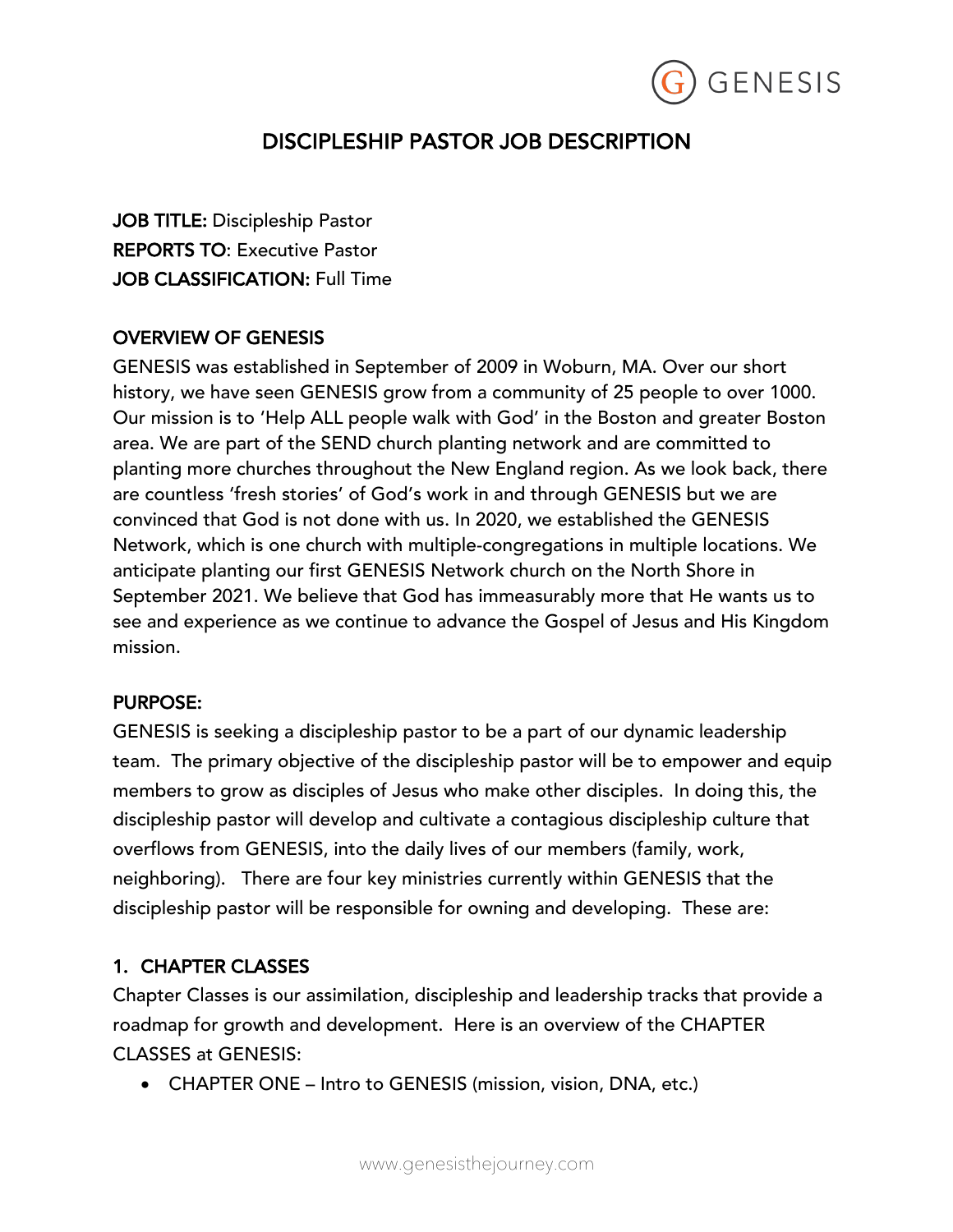

- CHAPTER TWO Growing as a follower of Jesus (Covenant Partnership)
- CHAPTER THREE Growing Leaders (Leadership development)
- CHAPTER FOUR apprenticing towards church offices such as deacon, elder, church planter, or pastor.

# 2. GROUPS & CLASSES

GROUPS at GENESIS are centered on Jesus (Word & prayer), relationships (cultivating the friendship factor) and mission (applying biblical truths to all of life). CLASSES at GENESIS focus on teaching biblical and theological truths and how they apply to walking with God in all areas of life.

# 3. TEAMS

TEAMS at GENESIS focus on giving people the opportunity to pour out in service to others all that God has poured into them. TEAMS are largely but not exclusively Sunday focused around hospitality.

# 4. ASSIMILATION

As God allows us to reach new people, assimilating those that God has entrusted to our care is vital to cultivating a discipleship culture.

### PRIMARY RESPONSIBILITIES:

- 1. Leading, developing and participating in all CHAPTER Classes.
- 2. Overseeing and equipping the GROUPS Director.
- 3. Equipping, empowering and encouraging all GROUP leaders. This will include developing sermon series guides and weekly discussion guides for all GROUPS.
- 4. Raising up, developing and training new GROUP leaders.
- 5. Overseeing and establishing new classes that would further equip and empower the GENESIS Community in biblical and theological training.
- 6. Equipping, empowering and encouraging all TEAM leaders (specific to hospitality).
- 7. Raising up, developing and training new TEAM leaders and volunteers.
- 8. Overseeing and developing assimilation. Specifically, leading the Living Room team and following up with every guest that attends GENESIS and helping to plug them into our discipleship and leadership pipeline.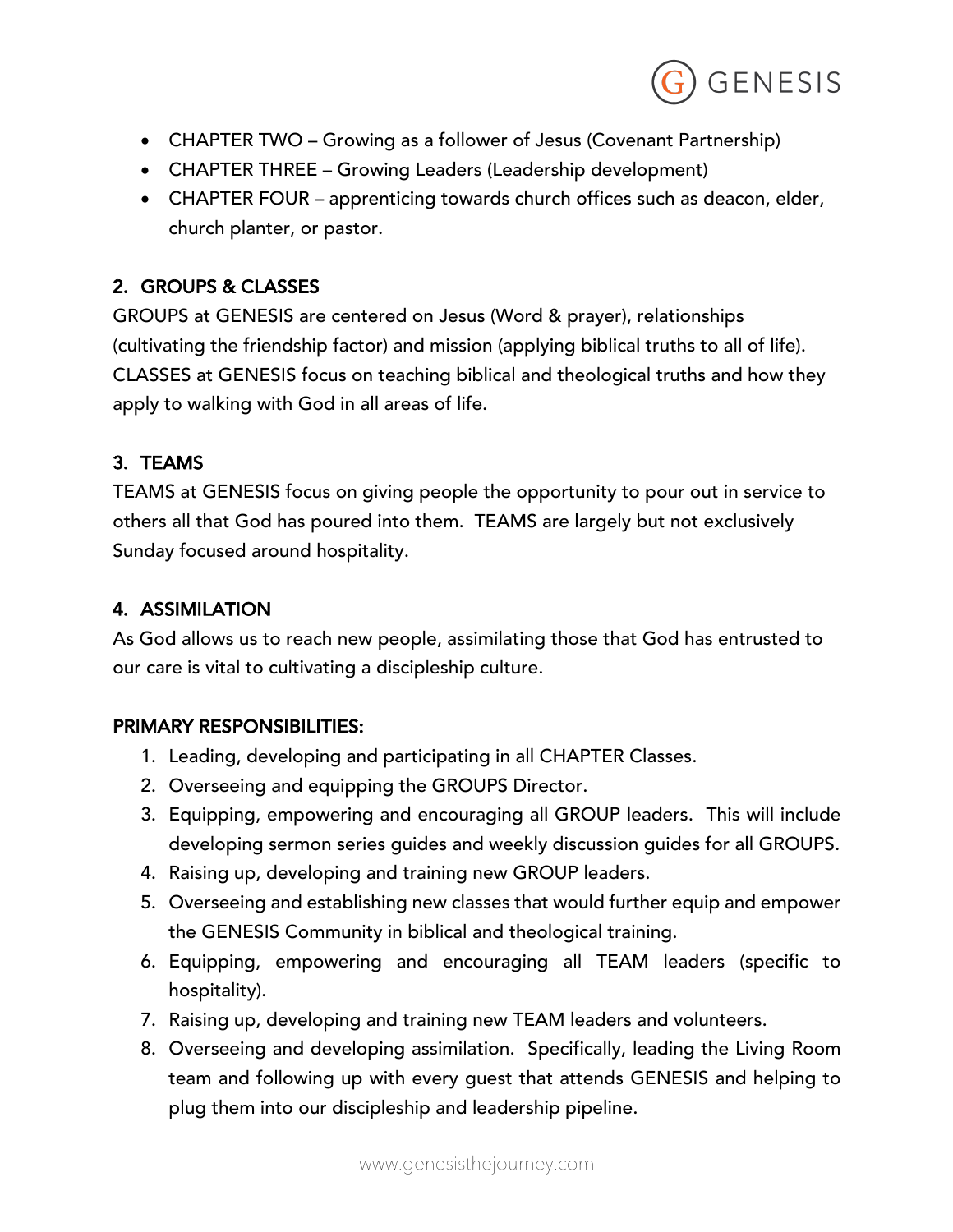

### SECONDARY RESPONSIBILITIES

- 1. Preaching the discipleship pastor will be expected to preach at minimum 6x a year.
- 2. Developing our Deacon team to help in our CHAPTER classes and assimilation process.
- 3. Participating and leading on occasion our First Friday Prayer & Worship gathering.
- 4. Aiding the Lead & Executive Pastor in the spiritual development of the staff.

### WHAT IS SUCCESS FOR THIS ROLE

- Numerical and Spiritual Growth within GROUP & TEAMS ministry
- Improving our "attach rate" from new guests to members
- Organic growth at GENESIS (our congregation making disciples)

### EDUCATION & EXPERIENCE

- College degree
- Seminary education not required but preferred
- 3+ Years in a pastoral role with proven success

### SKILLS & CHARACTER

- Growing, dynamic and vibrant walk with Jesus Christ
- Spirit-filled bearing fruit in all areas of life
- Character consistent with  $1<sup>st</sup>$  Timothy 3 & Titus 1 for church leadership
- Coaching and mentoring
- Communication and teaching/preaching
- Energetic self-starter / Self Motivated
- Interpersonal relational skills
- Adaptability and flexibility
- Tenacity and follow-through
- Attention to detail
- Demonstrated ability to recruit and train volunteers
- High ownership